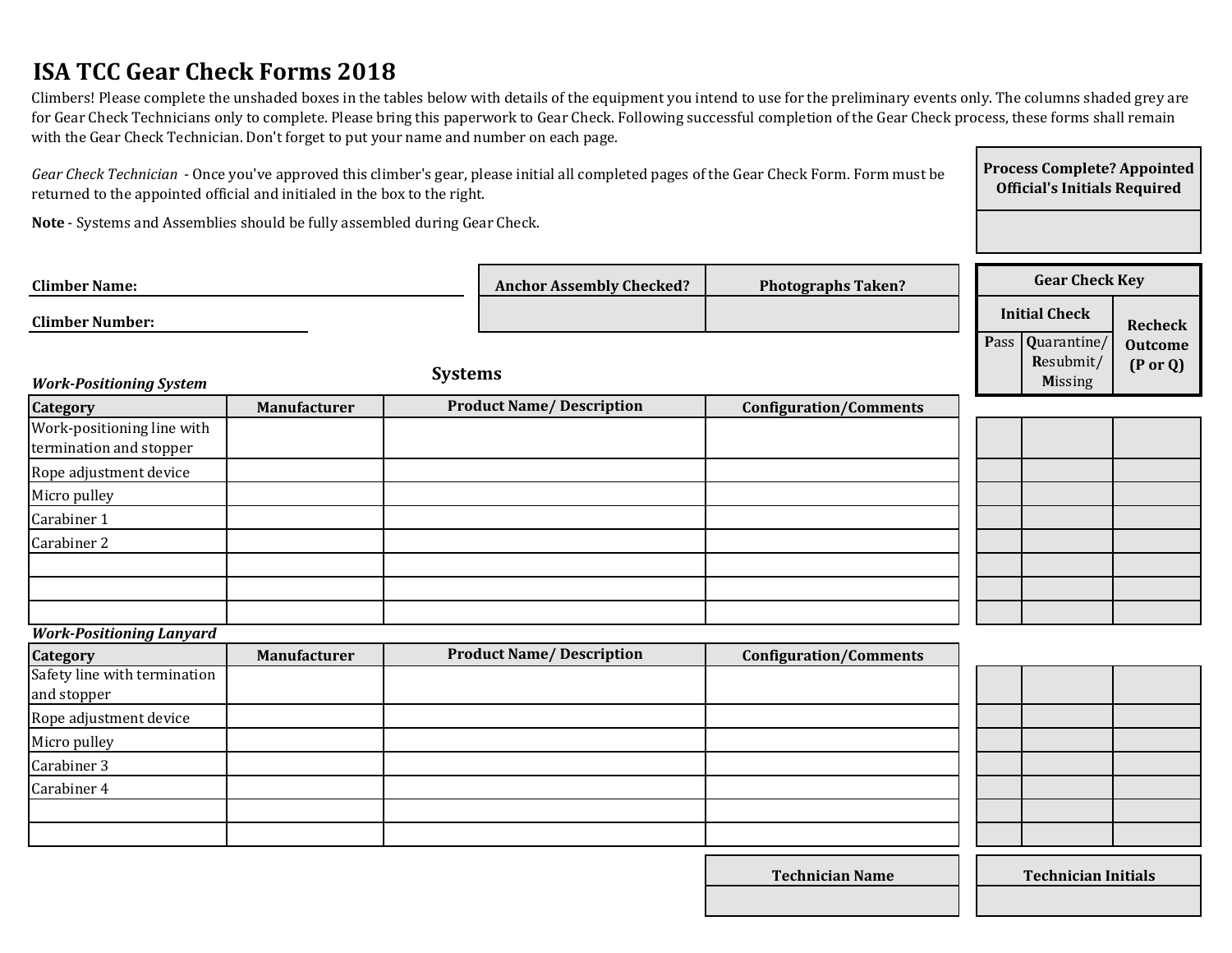| <b>Climber Name:</b>                                                                              |                     |                                 |                               |  | <b>Gear Check Key</b>                                                   |                                                         |
|---------------------------------------------------------------------------------------------------|---------------------|---------------------------------|-------------------------------|--|-------------------------------------------------------------------------|---------------------------------------------------------|
| <b>Climber Number:</b><br><b>Systems Continued</b><br><b>Ascent/Descent System (Ascent Event)</b> |                     |                                 | <b>Technician Initials</b>    |  | <b>Initial Check</b><br>Pass Quarantine/<br>Resubmit/<br><b>Missing</b> | <b>Recheck</b><br><b>Outcome</b><br>$(P \text{ or } Q)$ |
| <b>Category</b>                                                                                   | <b>Manufacturer</b> | <b>Product Name/Description</b> | <b>Configuration/Comments</b> |  |                                                                         |                                                         |
| Ascent line*                                                                                      |                     |                                 |                               |  |                                                                         |                                                         |
| Rope adjustment device                                                                            |                     |                                 |                               |  |                                                                         |                                                         |
| Carabiner 5                                                                                       |                     |                                 |                               |  |                                                                         |                                                         |
| Descender/friction device                                                                         |                     |                                 |                               |  |                                                                         |                                                         |
| Carabiner 6                                                                                       |                     |                                 |                               |  |                                                                         |                                                         |
|                                                                                                   |                     |                                 |                               |  |                                                                         |                                                         |
|                                                                                                   |                     |                                 |                               |  |                                                                         |                                                         |

\*Ascent line is optional. Climbers may use a line provided by ISA.

#### *Ascending System 2*

| $\sim$ $\sim$<br><b>Category</b>           | Manufacturer | <b>Product Name/Description</b> | <b>Configuration/Comments</b> |  |  |
|--------------------------------------------|--------------|---------------------------------|-------------------------------|--|--|
| Upper rope adjustment<br>device            |              |                                 |                               |  |  |
| Carabiner 7                                |              |                                 |                               |  |  |
| Lanyard to upper rope<br>adjustment device |              |                                 |                               |  |  |
| Carabiner 8                                |              |                                 |                               |  |  |
| Carabiner 9                                |              |                                 |                               |  |  |
| Lower rope adjustment<br>device            |              |                                 |                               |  |  |
| Carabiner 10                               |              |                                 |                               |  |  |
|                                            |              |                                 |                               |  |  |
|                                            |              |                                 |                               |  |  |

#### *In-Line Anchor Assembly/Rescue Assembly*

| . .<br><b>Category</b> | Manufacturer | <b>Product Name/Description</b> | <b>Configuration/Comments</b> |
|------------------------|--------------|---------------------------------|-------------------------------|
| Ascent line            |              |                                 |                               |
| Rope adjustment device |              |                                 |                               |
| Carabiner 11           |              |                                 |                               |
| Carabiner 12           |              |                                 |                               |
|                        |              |                                 |                               |
|                        |              |                                 |                               |
|                        |              |                                 |                               |